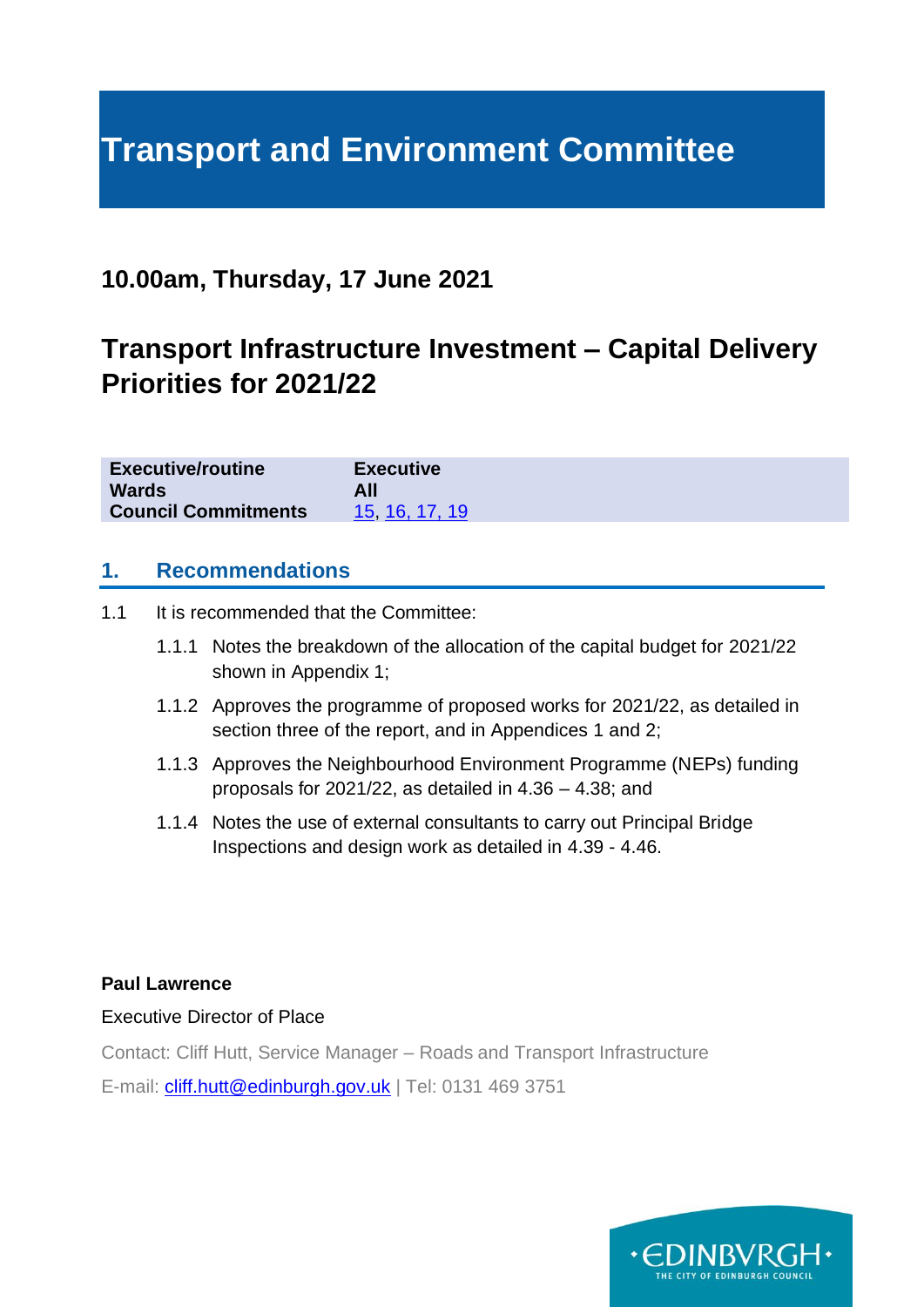**Report**

## **Transport Infrastructure Investment – Capital Delivery Priorities for 2021/22**

## **2. Executive Summary**

- 2.1 This report seeks approval for the allocation of the Transport Infrastructure Capital budgets and programme of works for 2021/22. This includes carriageways, footways, street lighting and traffic signals and structures. The budget figures listed in this report includes the 2021/22 Council approved budget and an additional £4m capital investment in carriageway and footway renewals.
- 2.2 The carriageway and footway schemes listed in this report were selected for capital investment using a scheme of prioritisation which uses condition assessment scores, prioritisation criteria and weightings.
- 2.3 The budget allocation and lists of maintenance schemes in this report aim to ensure that the condition of roads and footways improve, whilst fulfilling the objective that the prioritisation reflects and supports the Council's City Mobility Plan objectives.
- 2.4 Road structures assets are maintained in accordance with national standards and Government legislation. Excessively high maintenance costs are avoided, as far as possible, by undertaking regular condition inspections and prioritising required work.

## **3. Background**

- 3.1 The Council's capital budget for 2021/22 was agreed at the Council meeting on 18 [February 2021](https://democracy.edinburgh.gov.uk/ieListDocuments.aspx?CId=150&MId=5596&Ver=4) as part of the capital investment programme.
- 3.2 An additional £6m has been allocated in 2021/22 for carriageway and footway investment across the transport network. This budget was approved by the Council's Finance and Resources Committee on [20 May 2021.](https://democracy.edinburgh.gov.uk/ieListDocuments.aspx?CId=140&MId=5566&Ver=4) Of this £6m, £4m has been capitalised with the remaining £2m allocated to patching and permanent repair works.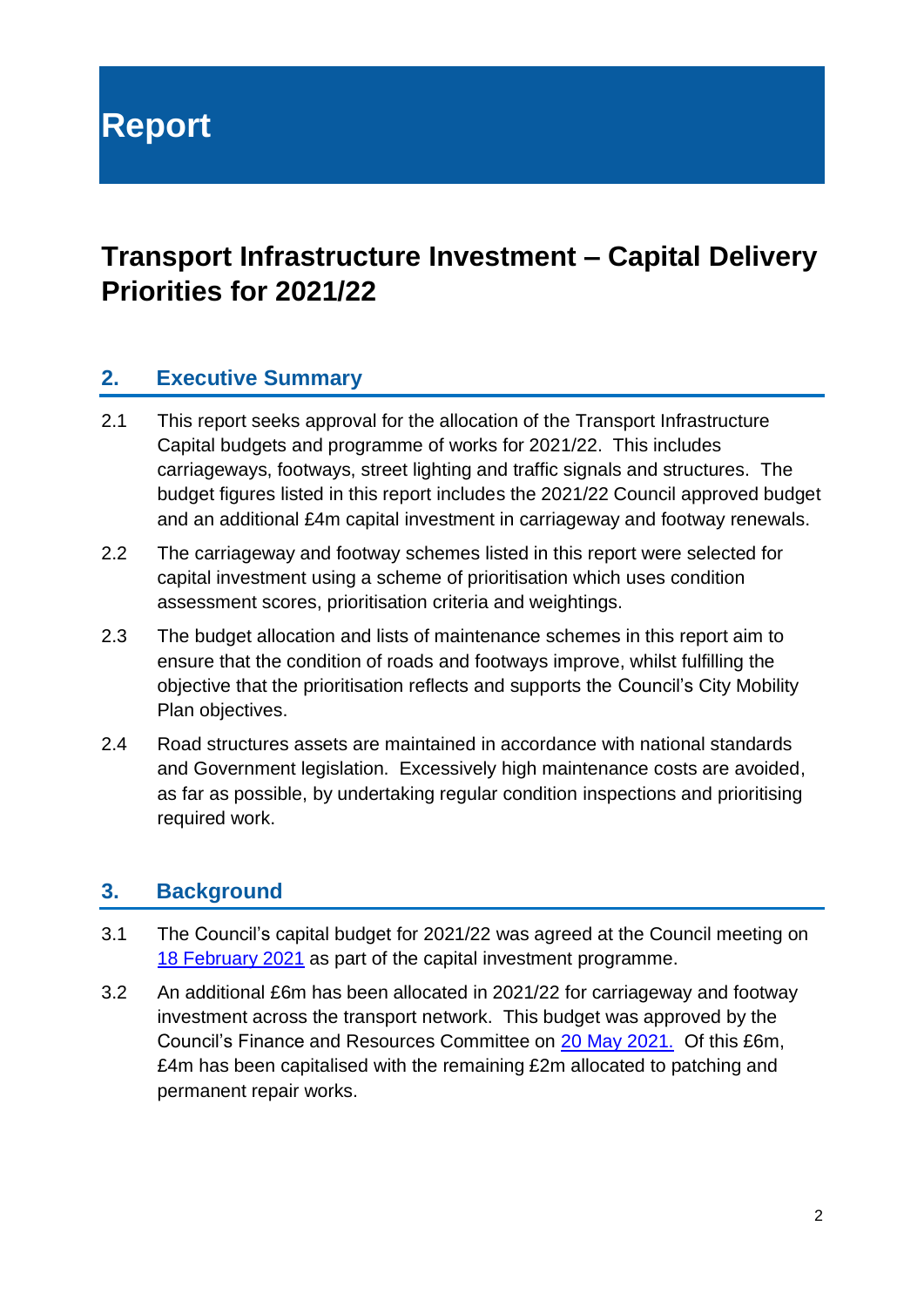- 3.4 The Roads and Footway Capital Investment Programme for 2021/22 proposes the capital budget of £20.022m should be allocated across six different work streams: carriageways and footways, street lighting and traffic signals; road structures; other asset management; road operations and miscellaneous. The carriageway and footways work accounts for £14.147m or 70% of the available funding.
- 3.5 A methodology of prioritisation, approved by Transport and Environment Committee in [January 2016,](https://democracy.edinburgh.gov.uk/Data/Transport%20and%20Environment%20Committee/20160112/Agenda/item_76_-_road_footway_and_bridges_investment_-_capital_programme_for_201617.pdf) is used to identify which projects should be included in this part of the programme.
- 3.6 The Council's carriageway and footway stock has a gross replacement cost of £2,260m. It is essential that the carriageways and footways are maintained to an acceptable standard. A new investment strategy for carriageways was agreed by the Transport and Environment Committee in [October 2015,](http://www.edinburgh.gov.uk/meetings/meeting/3784/transport_and_environment_committee) which will ensure improvements in the carriageway condition throughout the city.
- 3.7 The Council's Bridge stock has a gross replacement cost of £1,340m. It is essential that these structures are inspected and adequately maintained to ensure that the road network can operate efficiently and safely.
- 3.8 Bridges are inspected at regular intervals and the work is prioritised based on these inspections. A Bridge Structure Condition Indicator (BSCI) is calculated for the whole bridge and critical load bearing members, in line with national guidance, and a score is developed. These scores are used to help prioritise work.
- 3.9 An inspection programme was undertaken for retaining walls, greater than 1.5m, in 2017/18 to obtain condition data, bringing this into line with the bridge stock.
- 3.10 In addition, a 10% capital budget commitment has been made to cycling improvements (this has already been "top-sliced" from the original budget). This is in line with the Council commitment to allocate a percentage of the Transport budget to improve cycling facilities throughout Edinburgh.

## **4. Main report**

#### **Capital Budget Provision 2019/20 – 2021/22**

4.1 The current and projected capital allocation for Infrastructure for 2020 to 2023 is shown in [Appendix 1.](#page-11-0) This outlines how the proposed budget will be allocated across the six elements of the programme in 2021/22.

#### **Carriageway Investment**

4.2 The carriageway and footway element of the capital programme is based on a scheme of prioritisation which uses condition assessment scores, prioritisation criteria and weightings to determine which projects should be prioritised for investment.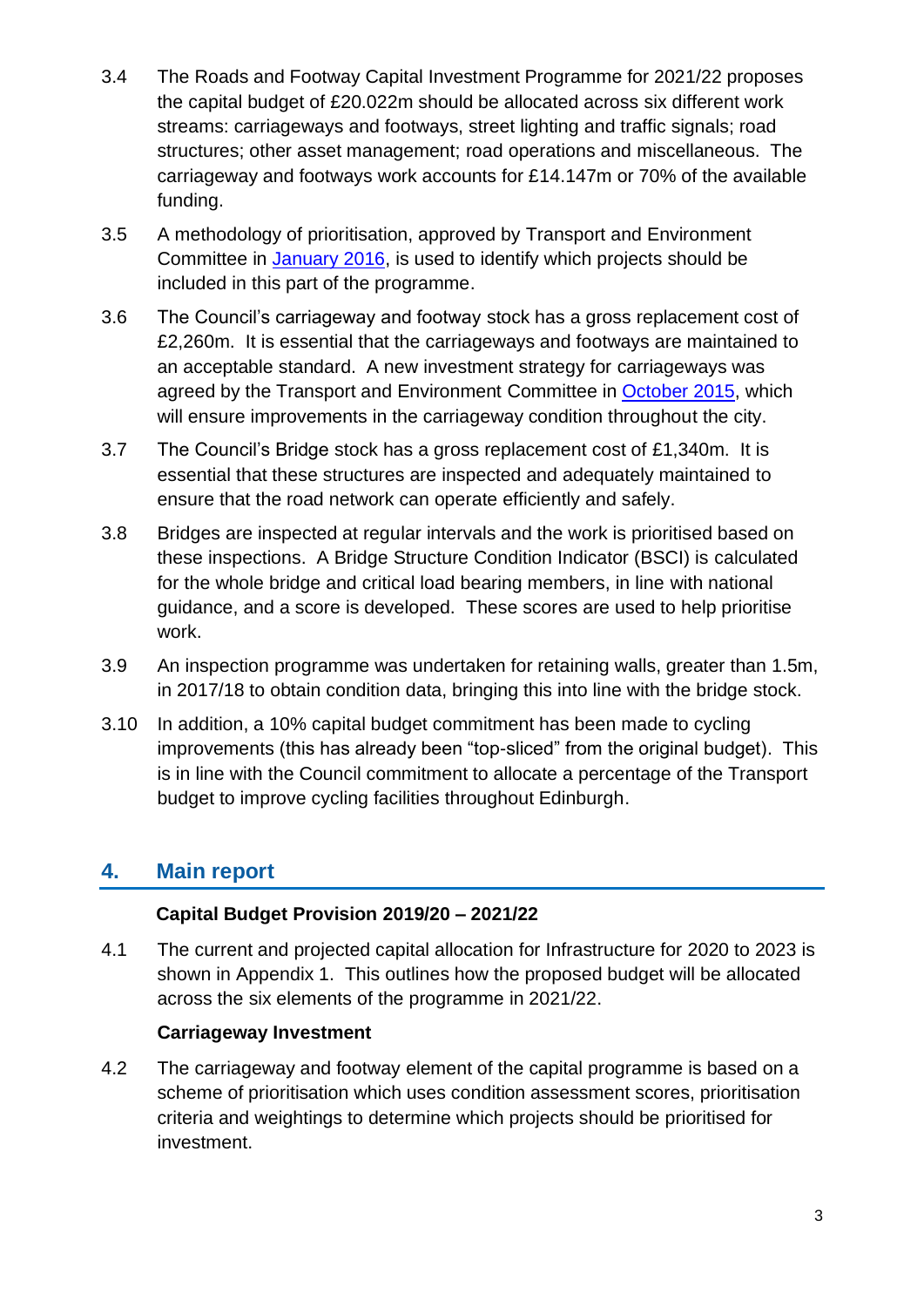- 4.3 The condition of Edinburgh's roads is assessed annually as part of the Scottish Roads Maintenance Condition Survey (SRMCS), an independent survey of road conditions in all 32 Scottish local authorities. The survey provides each local authority with a Road Condition Index (RCI) which identifies the percentage of roads in need of maintenance.
- 4.4 The RCI consists of three categories of deterioration: Red, Amber 1 and Amber 2, with roads in the red category being in the worst condition. Roads in the Amber condition indicate that further investigation is required to establish if preventative treatment is required. Roads in the red category have deteriorated beyond preventative maintenance and will require more robust treatments in order to prolong its future.
- 4.5 As part of the modelling work for the Transport Asset Management Plan (TAMP), alternative scenarios for capital investment were developed. These scenarios were predicated on a more preventative approach, aimed at roads that are in the Amber condition categories. Investment on these roads require less expensive treatments (e.g. surface dressing, micro asphalts), which improve the condition of the carriageway or footway and delay the need for more expensive resurfacing or strengthening treatments. Owing to the cheaper cost of the treatments required on Amber condition roads, more roads can be treated each year.
- 4.6 The winter period in 2020/21 caused accelerated deterioration across the transport network, in particular, the carriageway network. This was caused by the excessively wet and prolonged freezing weather conditions. This resulted in multiple freeze/thaw events that caused excessive damage to roads. Due to this, it is important the delivery of carriageway renewal schemes is maximised in 2021/22.
- 4.7 The majority of the additional £4m investment in 2021/22 has been targeted across the carriageway network in order to achieve that best possible improvement in road condition.
- 4.8 The UK Pavement Management System (UKPMS) is the national standard for management systems for assessing the condition of the local road network and for planning the type of investment that is required.
- 4.9 The UKPMS is used for systematic collection and analysis of condition data, i.e. Scottish Road Maintenance Condition Survey. The UKPMS analyses specific types of defects i.e. cracking, texture, profile and rutting, to select which roads should be considered for preventative, resurfacing or strengthening treatments.
- 4.10 A prioritisation weighting of 5% to carriageway schemes that have an existing on-road cycle lane continues to be applied. This will promote carriageway renewal schemes heavily used by cyclists.
- 4.11 Edinburgh is the only local authority in Scotland to include such a weighting. This further enforces the Council's commitment to active travel.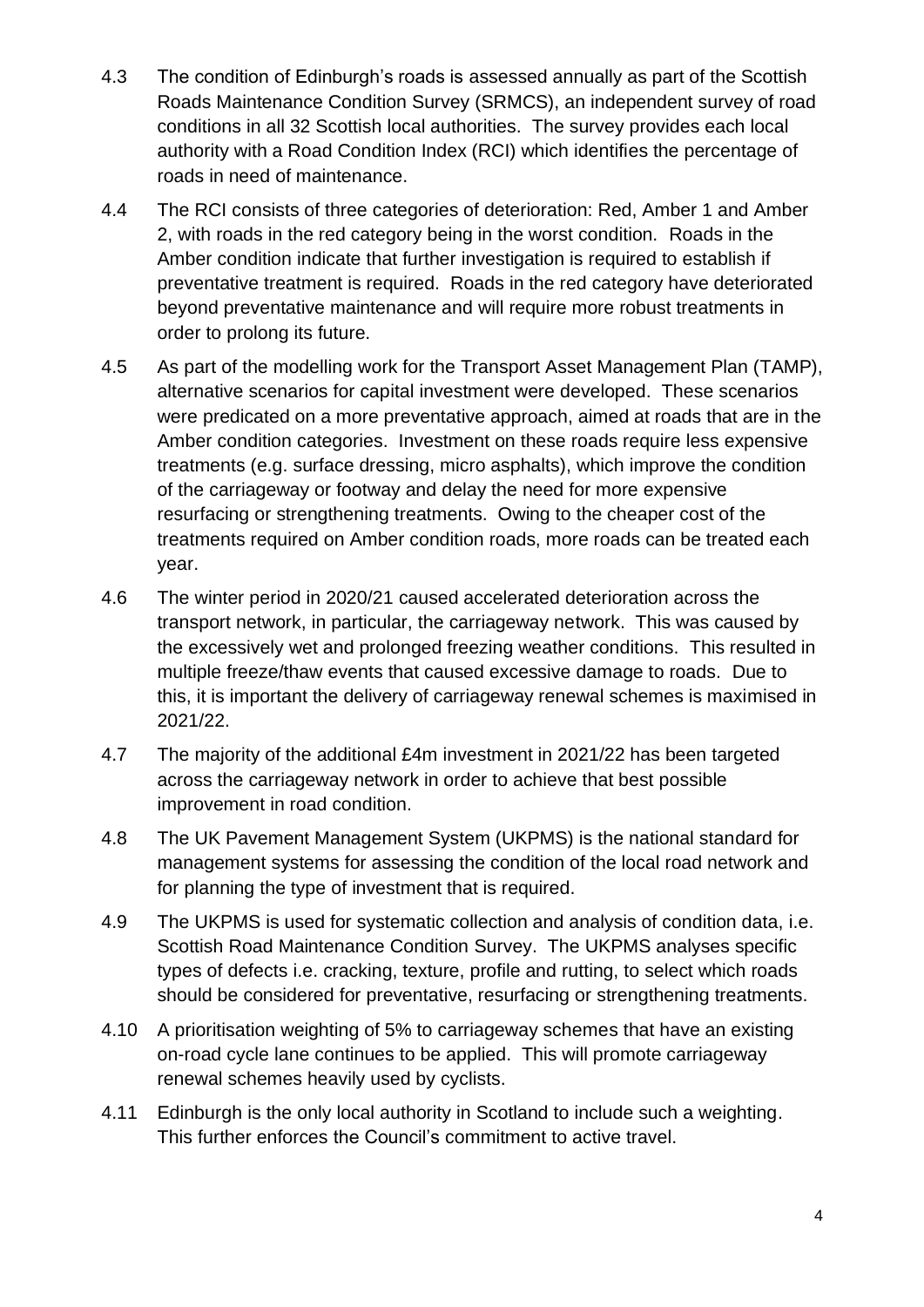#### **Footway Investment**

- 4.12 The footway element of the capital programme is based on a scheme of prioritisation which uses condition assessment scores, prioritisation criteria and footfall weightings to determine which projects should be prioritised for investment.
- 4.13 The prioritisation system for the capital programme is designed to ensure that the strategic road and footway network is maintained in line with the Local Transport Strategy and the Active Travel Action Plan.
- 4.14 It is proposed to allocate £0.5m for Local Footways in 2021/22. This will allow resurfacing works to be carried out on rural and residential footways that would be unlikely to feature in a capital programme of works, due to their low prioritisation score.
- 4.15 It is also proposed to treat local footways with surfacing procedures i.e. slurry sealing. This is a preventative treatment and will allow a far greater number of footways to be treated each year.
- 4.16 Whilst the aim of the footway improvement schemes is to improve the surface condition, footway schemes will also result in improved facilities for walking in Edinburgh's streets.

#### **Co-ordination**

- 4.17 Appendix 2 details the capital investment schemes that are planned for delivery in 2021/22.
- 4.18 Any proposed scheme on arterial routes or in the city centre will be considered by the City-Wide Traffic Management Group to determine whether the works can be carried out and what conditions could be put in place (phasing, off peak working, etc) to minimise disruption.

#### **Public Realm**

- 4.19 The Roads and Footways Capital Programme also supports public realm projects identified by the Streetscape Delivery Group and Transport Planning.
- 4.20 Several carriageway and footway renewal schemes will contribute to public realm improvements, through use of high specification materials such as natural stone slabs and setts, as well as improvements in design and layout, utilising the Street Design Guidance. In 2021/22 this will include the High Street, Queensferry High Street and carriageway and footway schemes in World Heritage Site (WHS) and Conservation areas.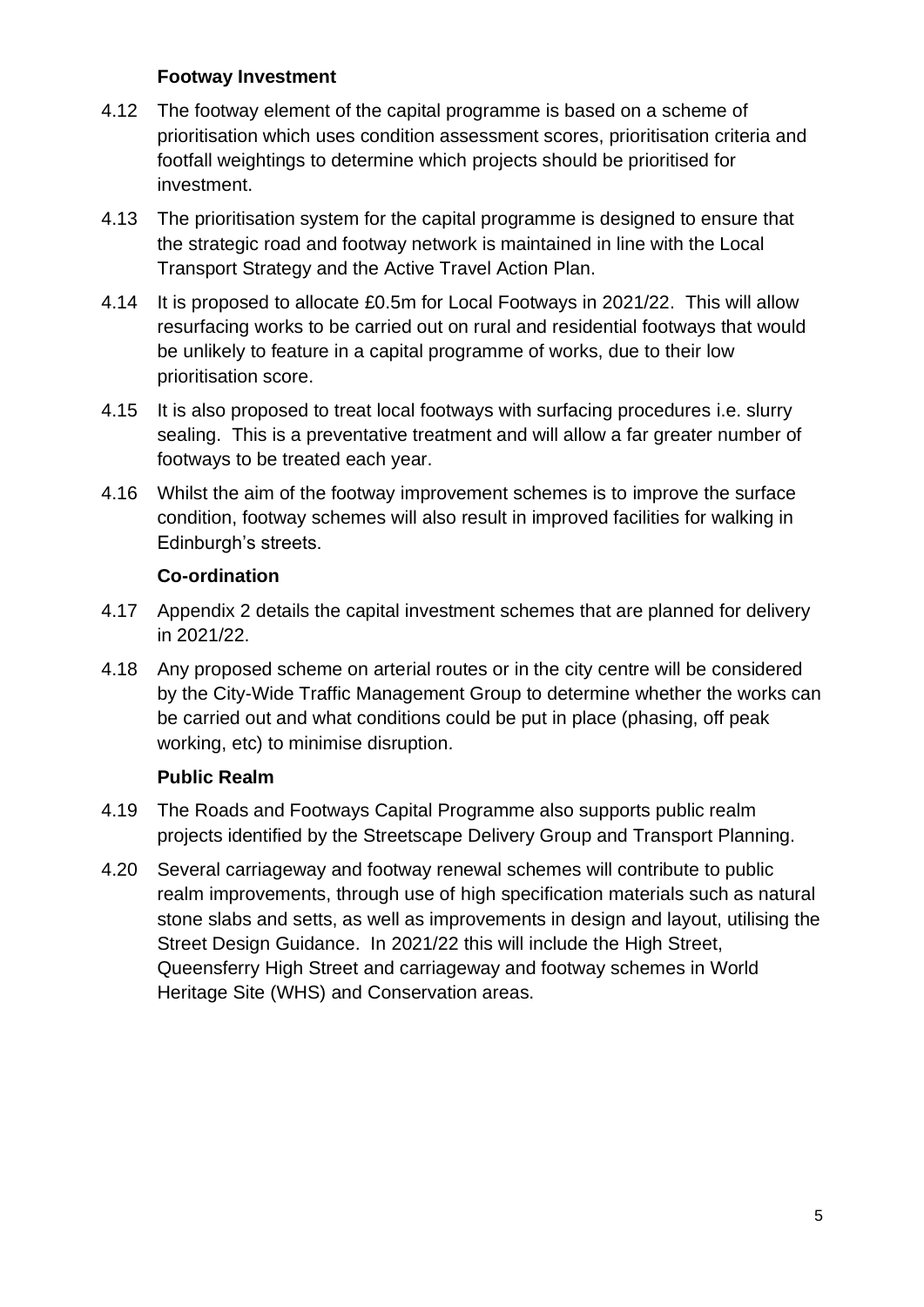#### **Street Lighting and Traffic Signals**

- 4.21 In common with many other authorities across the UK, Edinburgh has a large number of street lighting columns that are over 30 years old and require replacement. Where individual columns fail a structural test, they are replaced on a one for one basis. Where the number of columns requiring urgent replacement in any particular street exceeds 40%, it is more efficient and practical to renew the lighting stock of the whole street and this forms the basis of the street lighting programme. The test-failed street lighting columns are prioritised in the programme with the worst columns being replaced first. The budget for street lighting works in 2021/22 is £1.350m. The programme of Street Lighting works is shown in Appendix 3.
- 4.22 On [27 October 2015,](http://www.edinburgh.gov.uk/meetings/meeting/3784/transport_and_environment_committee) the Transport and Environment Committee approved, in principle, the business case for the roll out of Light Emitting Diode (LED) lanterns across the city and the report was referred to Council on [19 November 2015](http://www.edinburgh.gov.uk/meetings/meeting/3806/city_of_edinburgh_council) where the prudential borrowing was approved.
- 4.23 [On 23 January 2018,](http://www.edinburgh.gov.uk/meetings/meeting/4309/finance_and_resources_committee) the Finance and Resources Committee approved the award of the contract for these works.
- 4.24 The business case supported the roll out of 54,000 energy efficient street lighting lanterns over a three-year programme, and the introduction of a Central Management System, at a total cost, including financing, of £40.132m. The forecast energy, Carbon Reduction Commitment and maintenance savings/cost avoidance over 20 years resulting from this project is £54.157m.
- 4.25 Work to roll out energy efficient street lighting lanterns started in October 2018. It is anticipated that this programme will complete in 2021/22.
- 4.26 Edinburgh's traffic signal assets are maintained by in-house staff with assistance from Siemens Intelligent Traffic Systems, the current maintenance contractor. Each asset is electrically and mechanically inspected on an annual basis with preventative maintenance taking place as part of the inspection process.
- 4.27 The average age of the traffic signals asset is in excess of 25 years and is prioritised for replacement using ten separate criteria, with higher weighting placed on age, condition and availability of pedestrian facilities.

#### **Other Asset Management**

4.28 It is proposed to invest £0.3m in other asset renewals. This programme of asset replacement or renewals is carried out in conjunction with footway schemes that are included in the carriageway and footway programme and involves the replacement of street furniture, street lighting and traffic signals. In the case of street lighting, where the lighting columns on a footway improvement scheme are more than 30 years old (i.e. exceeds their design life), it is more efficient to replace the lighting columns at the same time as the footway works.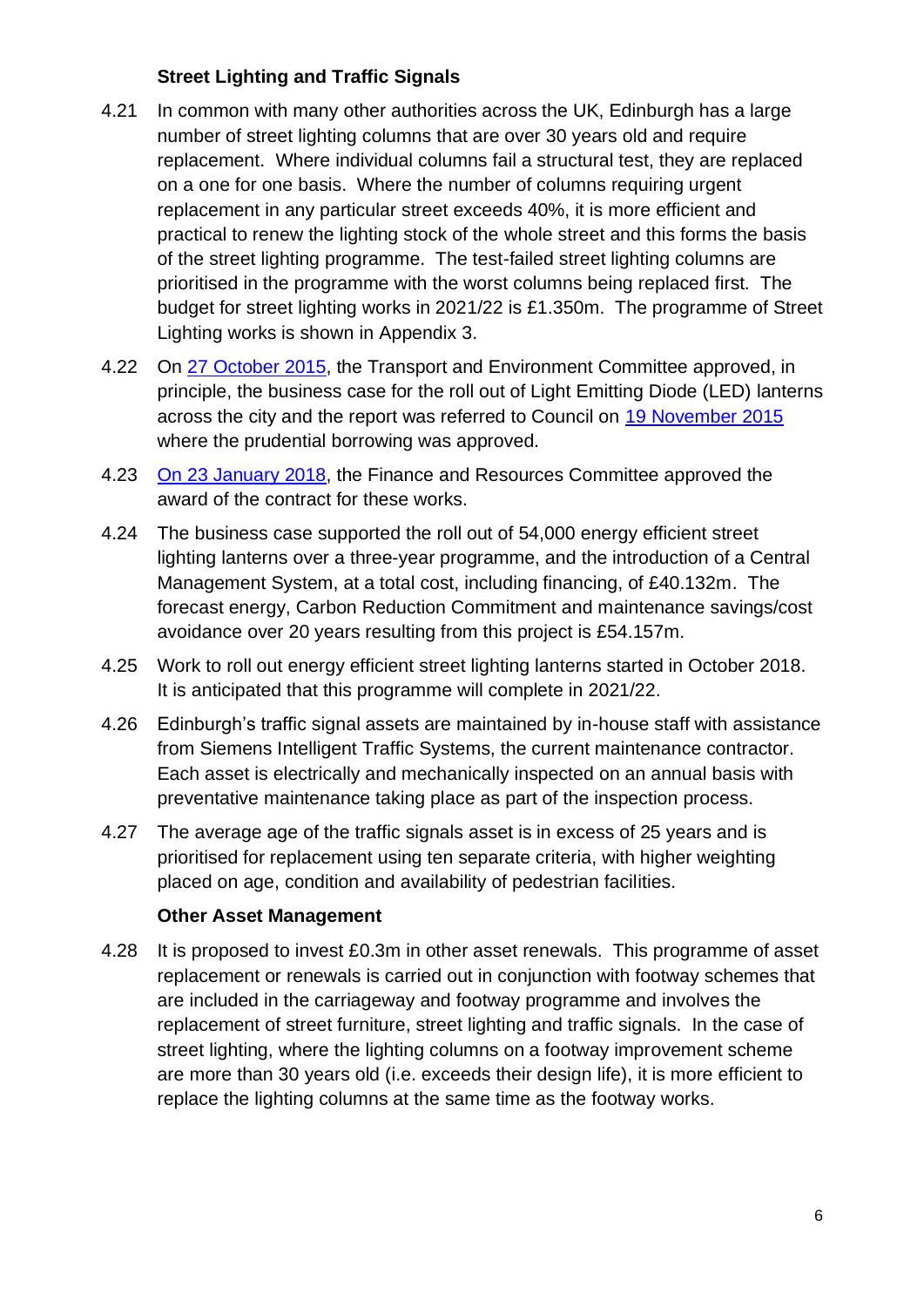#### **Roads Operations**

- 4.29 All footway reconstruction schemes incorporate dropped crossings at junction points, if not already existing. Further to this, an allocation of £0.08m is given to Roads Operations to install dropped crossings at various locations throughout the city on footpaths that are not included in the capital list of footway schemes.
- 4.30 It is proposed to increase the allocation for drainage repairs to £0.3m. This will be used to repair failed gully tails and frames throughout Edinburgh.
- 4.31 A further £0.5m will be allocated for Bus Stop Maintenance. This will allow Roads Operations to carry out extensive repairs in and around bus stops that have deteriorated as a result of the continuous, repetitive, wear.
- 4.32 It is proposed to allocate £0.5m for a Carriageway Enhancement Programme. This would allow Road Services to renew carriageways, outwith the surfacing programme, that are too extensive for revenue repairs to be holistically surfaced. It would, therefore, negate the need for them to be considered for capital investment and significantly increase the life of the asset. Roads surfaced through this process will need only very minimal, if any, revenue repairs over a period of many years.
- 4.33 In addition to the capital allocation for Roads Operations, £2m has been allocated from the additional roads and pavements £6m budget to allow Roads Operations to carry out procurement of packages of work to undertake patching and permanent repair work as a follow-up in those streets where there have been temporary make-safe repairs over the winter.

#### **Inspection, Design and Supervision**

- 4.34 Inspection, design and supervision is a large element of work that is required when delivering the capital carriageway and footway schemes. It is proposed to allocate £1.900m from the carriageway and footway budget, for this work. The inspection, design and supervision budget will be closely monitored and, if the costs are lower than expected, then the funding will be re-allocated and used to bring forward additional carriageway and footway schemes.
- 4.35 The majority of the schemes selected for investment will be designed by the Council's in-house transport design teams. However, an external consultancy contract will come into effect in June 2021. This will be used to augment the inhouse resource in the delivery of the capital investment programme.

#### **Neighbourhood Environmental Projects**

- 4.36 Due to other delivery commitments and the Covid-19 pandemic in 2020/21 there has been very little delivery of Neighbourhood Environmental Projects (NEPs). This has resulted in £1m of NEPs funding being carried forward into 2021/22.
- 4.37 A programme of outstanding NEPs commitments is currently being developed, using existing funding, with delivery of these projects starting in 2021/22. It is therefore proposed that no additional funding is allocated to NEPs projects in 2021/22.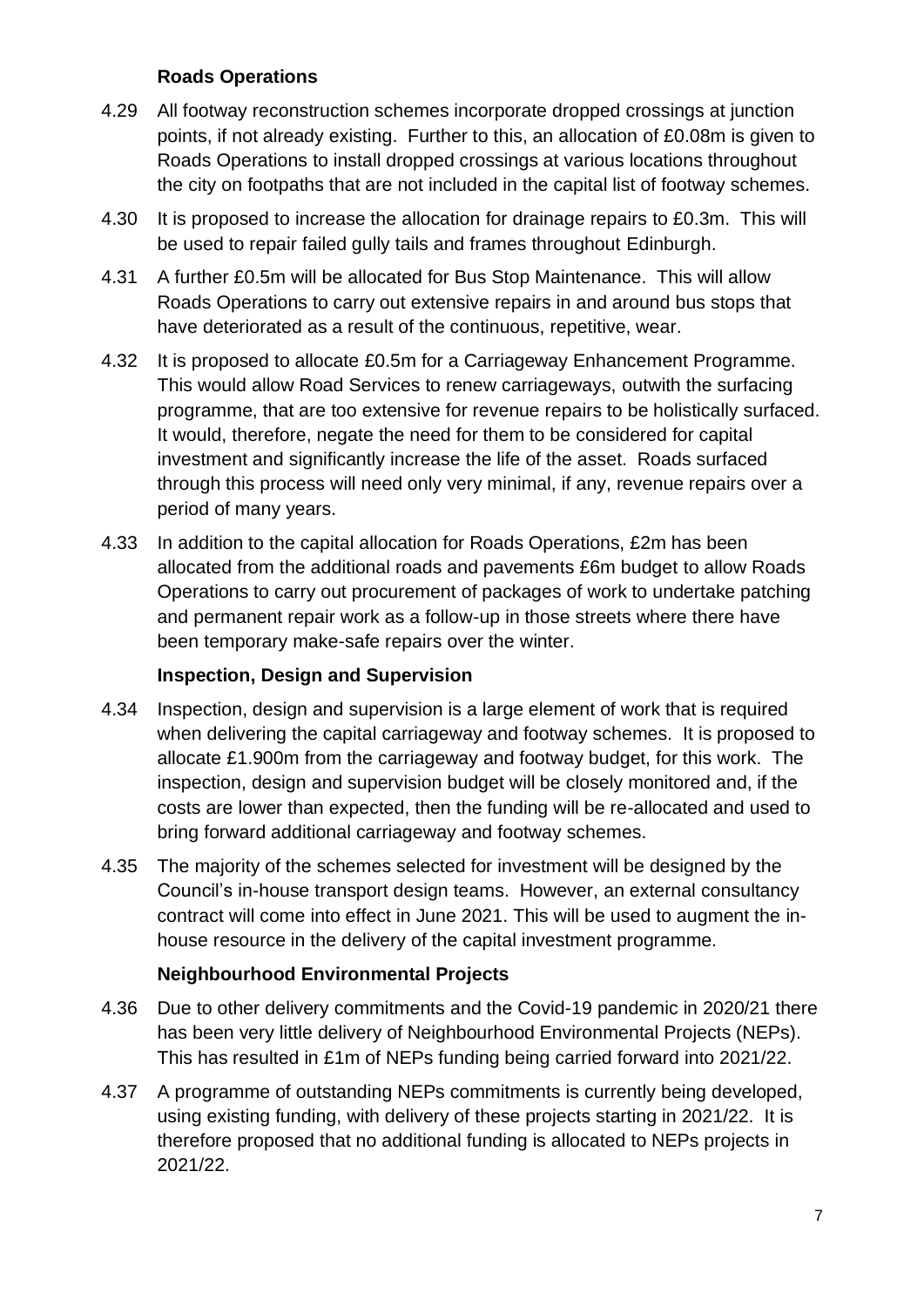4.38 A new NEPs allocation will be introduced in 2022/23, primarily based on local traffic management interventions.

#### **Cycling Improvements**

- 4.39 The Council has a commitment to allocate a percentage of the Transport revenue and capital budgets to improve cycling facilities throughout Edinburgh. This was introduced in 2012/13, when 5% was allocated with a commitment to increase this by 1% each year, up to 10%. 10% of capital budgets will be allocated for cycling related improvements in 2021/22.
- 4.40 The 10% budget commitment will enable the Council to deliver new cycling infrastructure, including the creation of links between existing off-road routes and upgrading the facilities that are available on-road.

#### **Bridges and Structures**

- 4.41 There are 352 bridges and road structures, on the adopted road network, within the city with a span greater than 1.5m. This includes road bridges, foot bridges, underpasses, tunnels and gantries. The bridges and road structures receive a General Inspection (GI) over a two-year cycle. This is a visual inspection from ground level of parts of the bridge that are readily accessible.
- 4.42 In addition to the GI, a Principal Bridge Inspection (PBI) is required to be undertaken at six-year intervals which entails the inspecting engineer being within touching distance of every part of the bridge. There may also be the need for intrusive inspections including testing of materials and specialist support such as divers to inspect parts of the structure.
- 4.43 Recently, additional funding was made available which allowed a Risk Based PBI Programme to be introduced, which can increase the PBI interval for some structures from six to twelve years. A total of 142 bridges were prioritised in 2016/2017 over a six-year period. After three years 77 inspections have been completed. Following this initial programme, the rest of the structure stock will require a Principal Inspection to be undertaken.
- 4.44 From the GIs and PBIs, bridges are given scores based on their condition and individual parts of the structure that require to be repaired are highlighted. These scores are used to develop the programme of work, together with other factors such as volume of use, location, relationship with other parties and other work in the vicinity.
- 4.45 The scores for all bridges are totalled and averaged and this helps provide an indication of the condition of the bridge stock.
- 4.46 There are 68km of retaining walls with a retained height over 1.5m associated with the road network. A total of 866 walls were inspected in 2018, and condition scores have been calculated in a similar manner to the bridges. An inspection and repair programme has been developed.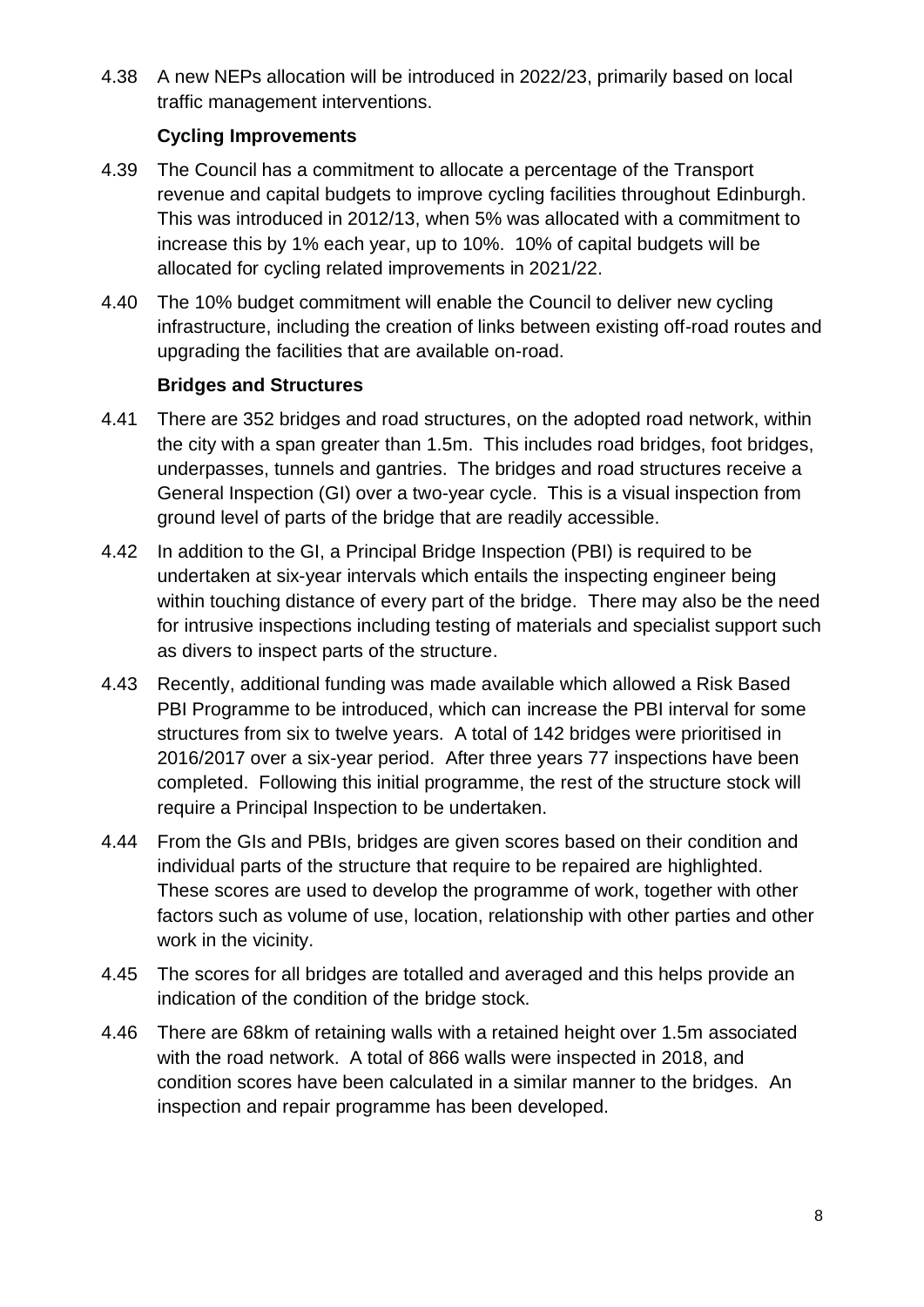- 4.47 Over the past twenty years an assessment programme was undertaken to establish the load carrying capacity of the bridge stock, identifying bridges that require strengthening or where interim control measures were required. The results of the assessments are required to be reviewed, particularly where the loading regime has changed, or structural deterioration has reduced the structural capacity. Accordingly, a programme of Structural Reviews will be produced in 2021/2022 to prioritise the structures that should be reviewed.
- 4.48 The projects being delivered in 2021/22 are: Balerno Bridge refurbishment, Fillyside Road Bridge North Repainting, West Mill Road Culvert Replacement and Retaining Walls Masonry Work Programme.

#### **Street Design Guidance**

- 4.49 This Committee approved Edinburgh's Street Design Guidance at its meeting on [25 August 2015.](http://www.edinburgh.gov.uk/meetings/meeting/3735/transport_and_environment_committee) This Guidance sets out the City of Edinburgh Council's design expectations and aspirations for streets within the Council area.
- 4.50 The guidance is currently embedded in the design process for all carriageway and footway schemes. However, it is essential that carriageway and footways repairs are maximised in 2021/22 in order to address the deterioration of the network over the winter. Therefore, to ensure delivery of this year's capital investment programme, including the additional £4m investment it may only be possible to implement minimal ESDG principles, in particular, with carriageway schemes, as full implementation can significantly delay delivery of renewal schemes.

#### **Consultation**

- 4.51 Consultation will take place on the 2021/22 capital renewal schemes that have been selected for investment with Living Streets, Spokes, Lothian Buses and Edinburgh World Heritage.
- 4.52 Internal consultation will also take place with Active Travel, Road Safety, Public Transport and Roads Operations Teams.

#### **Capital Delivery**

- 4.53 It is clear that the Covid-19 situation has had, and will continue to have, an effect on delivery of capital renewal schemes.
- 4.54 It is the aim of the design and delivery teams to deliver all of the schemes listed in this report in 2021/22. Any scheme that is not delivered in 2021/22 will be reprioritised for delivery in a future financial year.

## **5. Next Steps**

- 5.1 The programme of works for 2021/22 will be progressed.
- 5.2 The capital investment programme will continue to be reviewed regularly to ensure that any adjustment is made to the programme as soon as possible.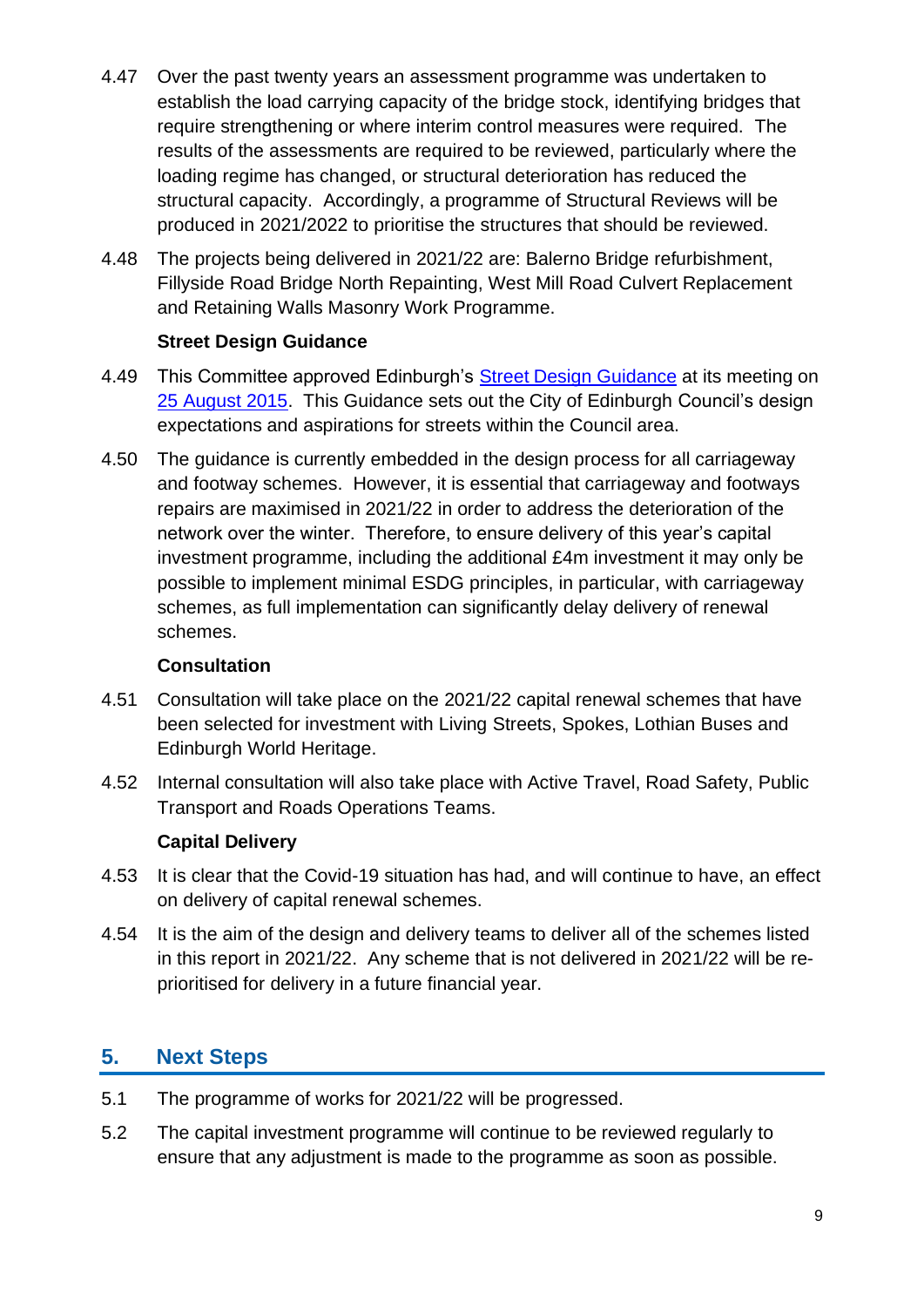- 5.3 The assessment of the condition of the city's roads is measured annually by the Scottish Road Condition Measurement Survey (SRCMS). This survey shows the percentage of roads that should be considered for maintenance intervention. Edinburgh's Road Condition Index (RCI) has improved from 42.3% in 2005/6 to 37.1% in 2018/20. However, this is a deterioration from 33.5% in 2017/19.
- 5.4 A continual gradual improvement in Edinburgh's RCI will be a measure of the success the Council's road maintenance policies. Additional funding in 2021/22 will be targeted at improving Edinburgh's RCI.

## **6. Financial impact**

- 6.1 The cost of improvement works, listed in Appendix 1, will be funded from the approved capital allocation for roads and footway investment.
- 6.2 This report sets out capital expenditure of £20.022m. The loans charges associated with this over a 30-year period would be a principal amount of £20.022m and interest of £15.203m, resulting in a total cost of £35.225m based on an assumed loans fund interest rate of 3.97%. This represents an annual cost of £1.174m to be met from the corporate loans charge budget.
- 6.3 It should be noted that the Council's Capital Investment Programme is funded through a combination of General Capital Grant from the Scottish Government, Developers and Third-Party Contributions, capital receipts and borrowing. The borrowing required is carried out in line with the Council's approved Treasury Management Strategy and is provided for on an overall programme basis rather than for individual capital projects.
- 6.4 The loan charge estimates above are based on the assumption of borrowing in full for this capital project.

## **7. Stakeholder/Community Impact**

- 7.1 There are no significant compliance, governance or regulatory implications expected as a result of approving the recommendations is this report.
- 7.2 The investment in the city's roads, footways, gullies and street lighting improves the accessibility and safety of the road and footway network and therefore has a positive impact for all users, particularly older people and those with a disability.
- 7.3 There are no significant sustainability implications expected as a result of approving the recommendations is this report.

## **8. Background reading/external references**

8.1 [Carriageway and Footway Investment Strategy 2016](http://www.edinburgh.gov.uk/meetings/meeting/3784/transport_and_environment_committee)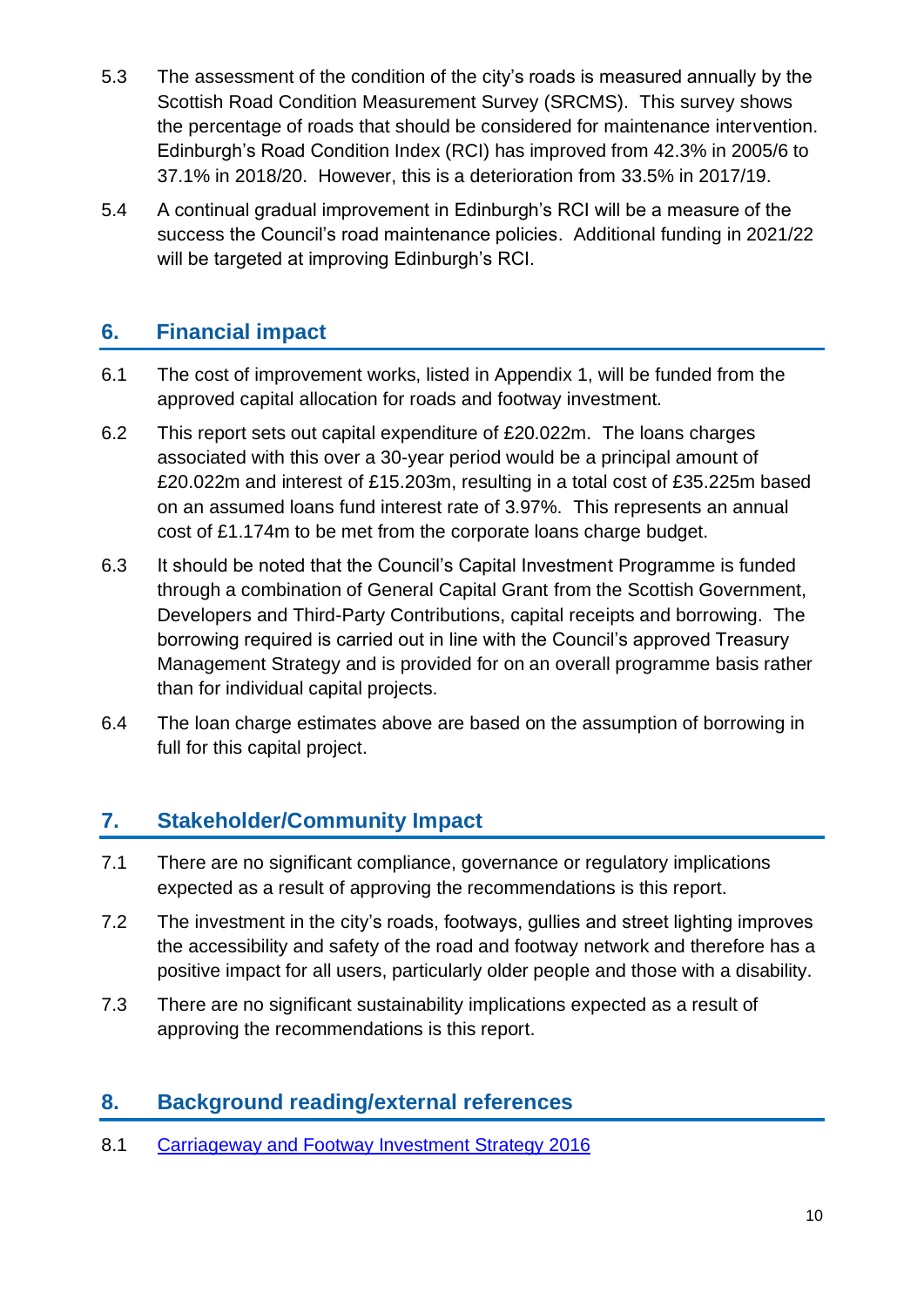## **9. Appendices**

| 9.1 | Appendix 1 Capital Budget Allocation                                           |
|-----|--------------------------------------------------------------------------------|
|     | 9.2 Appendix 2 Proposed Capital Delivery Programme – April 2021 – March 2022   |
|     | 9.3 Appendix 3 Proposed Capital Street Lighting Programme – April 2021 – March |

2022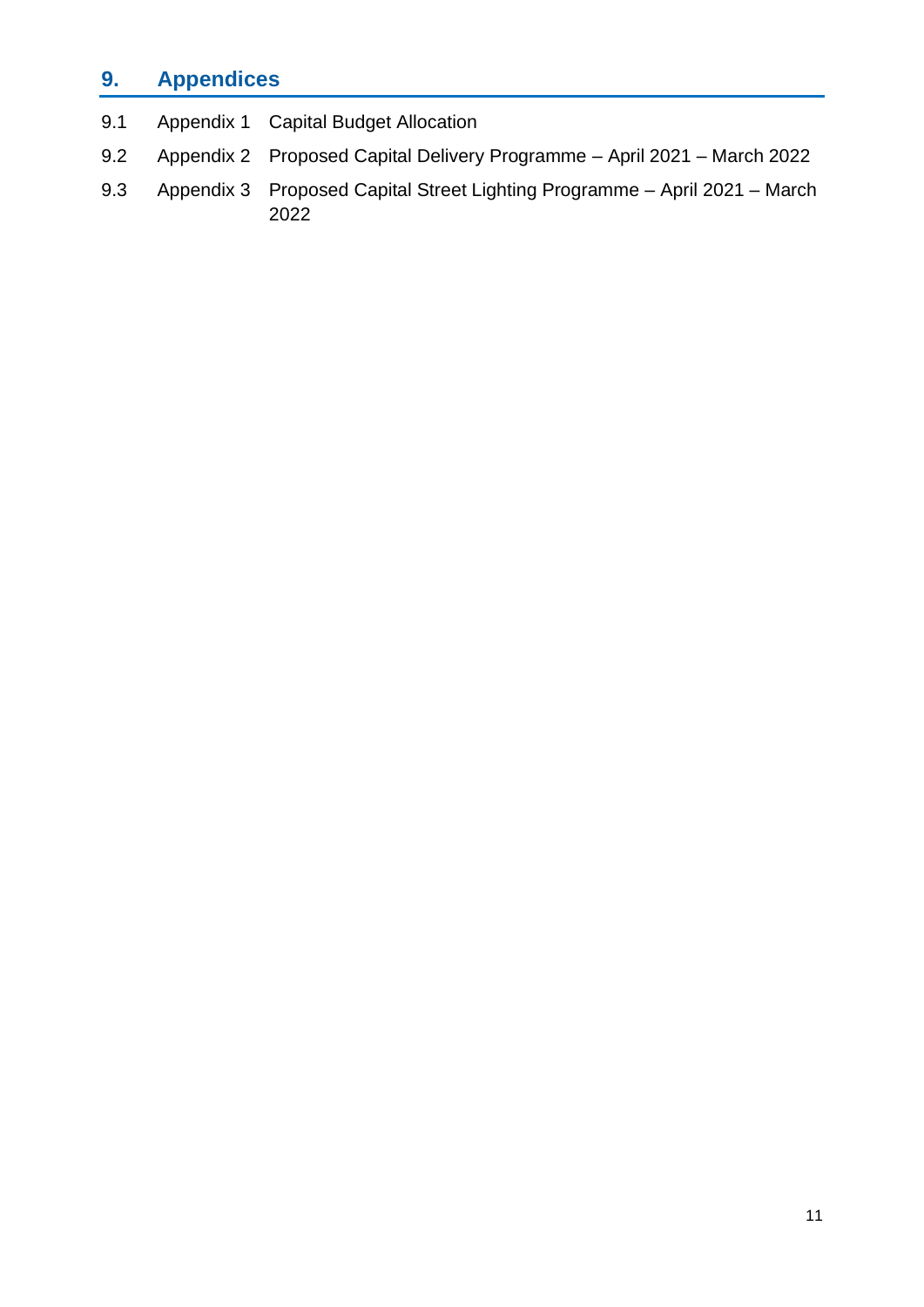## **Capital Budget Allocation**

#### <span id="page-11-0"></span>**Current and Predicted Capital Allocation**

|    | 2020/21 | 2021/22 | 2022/23 |
|----|---------|---------|---------|
| £m | 15.006  | 20.022  | 5.853   |

#### **Proposed Budget Allocation for 2021/22**

| <b>Carriageways &amp; Footways</b>                                                                             | $E_{\rm m}$                           |
|----------------------------------------------------------------------------------------------------------------|---------------------------------------|
| <b>Budget for Carriageway Works</b>                                                                            | $9.947*$                              |
| <b>Budget for Setted Carriageways</b>                                                                          | 1.200                                 |
| <b>Budget for Footway Works</b>                                                                                | $2.500*$                              |
| <b>Budget for Local Footways</b>                                                                               | 0.500                                 |
| <b>TOTAL</b>                                                                                                   | $-14.147$                             |
| <b>Street Lighting &amp; Traffic Signals</b>                                                                   | £m                                    |
| <b>Street Lighting</b>                                                                                         | 1.350                                 |
| <b>Traffic Signals</b>                                                                                         | 0.100                                 |
| <b>TOTAL</b>                                                                                                   | $-1.450$                              |
| <b>Road Structures</b>                                                                                         | <u>£m</u><br>0.840                    |
| <b>TOTAL</b>                                                                                                   | $-0.845$                              |
| <b>Other Asset Management</b><br>Asset replacement <sup>1</sup><br><b>TOTAL</b>                                | <u>£m</u><br>0.300<br>$-0.300$        |
| <b>Road Operations</b>                                                                                         | £m                                    |
| Drop crossings                                                                                                 | 0.080                                 |
| Drainage improvements                                                                                          | 0.300                                 |
| <b>Bus Stop Maintenance</b>                                                                                    | 0.500                                 |
| <b>Surface Enhancements</b>                                                                                    | 0.500                                 |
| <b>TOTAL</b>                                                                                                   | $-1.380$                              |
| <b>Miscellaneous</b><br>Budget for Inspection, Design & Supervision costs,<br>including TTRO's<br><b>TOTAL</b> | $\frac{\text{Em}}{1.900}$<br>$-1.900$ |
| <b>TOTAL SPEND</b>                                                                                             | $-20.022$                             |

\*Includes additional £4m capital investment from additional £6m allocated to roads and pavements in 2021/22.

<sup>&</sup>lt;sup>1</sup> Other asset replacement within schemes i.e. footway schemes involving street lighting replacement of columns over 30 years old, street furniture, sign renewal etc.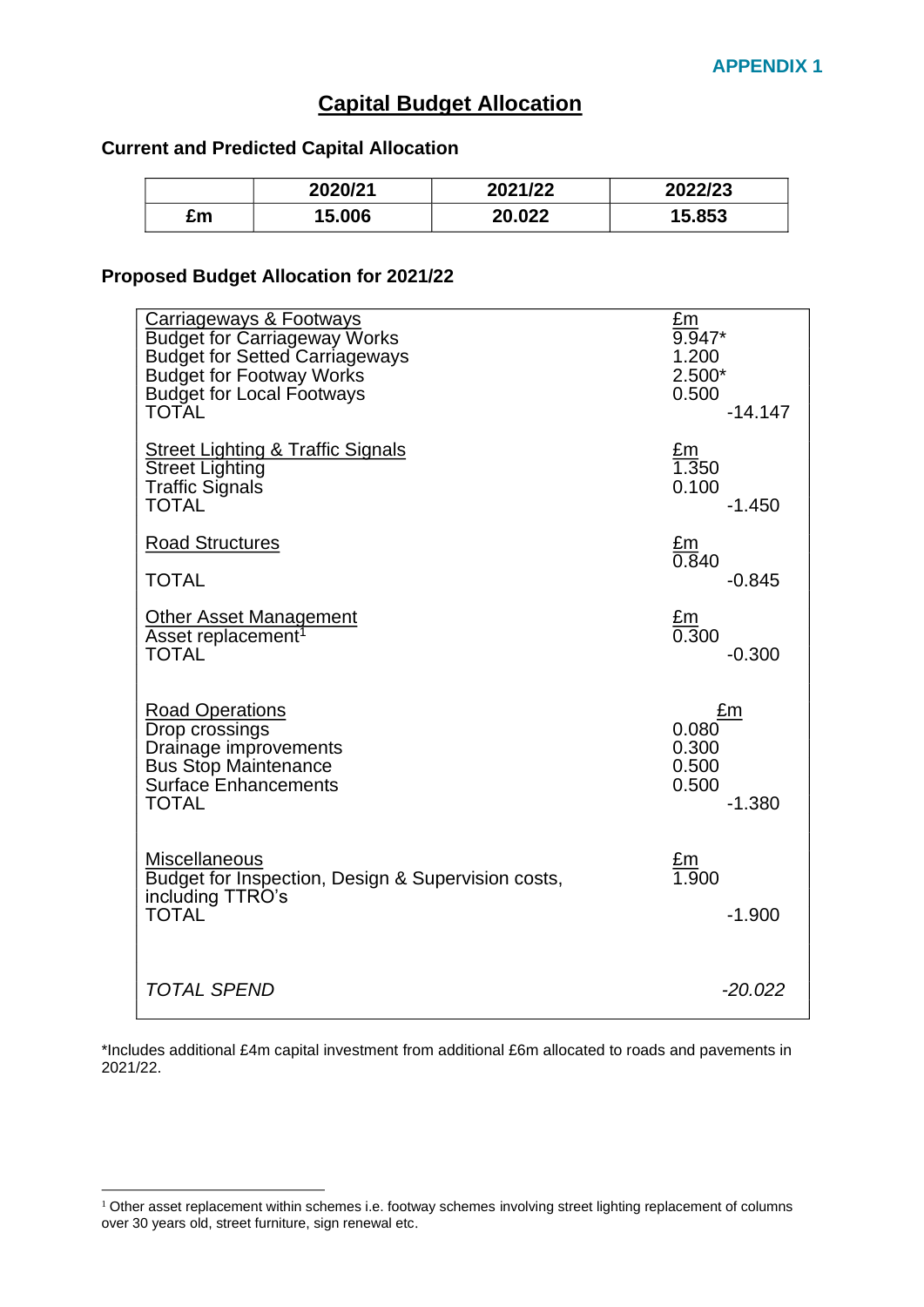## **Proposed Capital Delivery Programme**

## **April 2021 – March 2022**

| <b>Street</b>                                                                | <b>Surfacing Method</b> | <b>Ward</b><br><b>Number</b> | <b>Ward</b>                  | Area<br>(sqm) |
|------------------------------------------------------------------------------|-------------------------|------------------------------|------------------------------|---------------|
| Queensferry Road                                                             | Strengthening           | 1                            | Almond                       | 6,900         |
| Greenbank Road                                                               | Resurfacing             | 10                           | Morningside                  | 3,430         |
| Newbattle Terrace                                                            | Resurfacing             | 10                           | Morningside                  | 6,500         |
| Oxgangs Park, Oxgangs                                                        |                         |                              |                              |               |
| Row & Oxgangs Rise                                                           | Resurfacing             | 8                            | Colinton/Fairmilehead        | 2,600         |
| <b>Regent Road</b>                                                           | Resurfacing             | 11                           | <b>City Centre</b>           | 2,100         |
| <b>Buckstone Gate</b>                                                        | Resurfacing             | 8                            | Colinton/Fairmilehead        | 1,200         |
| Craigmount Avenue<br>North                                                   | Resurfacing             | 3                            | Drum Brae/Gyle               | 500           |
| Longcraig Road                                                               | Resurfacing             | $\mathbf{1}$                 | Almond                       | 5,000         |
| Murrayburn Gardens                                                           | Resurfacing             | $\overline{2}$               | <b>Pentland Hills</b>        | 4,200         |
| <b>Westbank Street</b>                                                       | Resurfacing             | 17                           | Portobello/Craigmillar       | 500           |
| Derby Street,<br>Newhaven Road, Park<br>Road & Stanley Street                | Resurfacing             | 4                            | Forth                        | 1,500         |
| Inverleith Row                                                               | Resurfacing             | 5                            | Inverleith                   | 9,000         |
| Queensferry Street                                                           | Resurfacing             | 11                           | <b>City Centre</b>           | 3,500         |
| Longstone Road                                                               | Resurfacing             | 7                            | Sighthill/Gorgie             | 2,500         |
| <b>Elliot Place</b>                                                          | Resurfacing             | 9                            | Fountainbridge/Craiglockhart | 1,200         |
| <b>Ettrick Road</b>                                                          | Resurfacing             | 10                           | Morningside                  | 2,400         |
| <b>Millar Crescent</b>                                                       | Resurfacing             | 10                           | Morningside                  | 2,000         |
| St Margaret's Road                                                           | Resurfacing             | 10                           | Morningside                  | 1,100         |
| <b>Stevenson Road</b>                                                        | Resurfacing             | $\overline{7}$               | Sighthill/Gorgie             | 2,500         |
| Lothian Road Phase 2                                                         | Resurfacing             | 11                           | <b>City Centre</b>           | 5,000         |
| <b>Braidburn</b>                                                             | Resurfacing             | 10                           | Morningside                  | <b>TBC</b>    |
| Maybury Road,<br>Maybury Drive &<br>Whitehouse Road                          | Resurfacing             | 1                            | Almond                       | 30,000        |
| A89 Newbridge                                                                | Resurfacing             | $\mathbf{1}$                 | Almond                       | 4,000         |
| Blackford Hill Grove,<br>Blackford Hill Rise &<br><b>Blackford Hill View</b> | Resurfacing             | 15                           | Southside/Newington          | 2,500         |
| <b>Cliftonhall Road</b>                                                      | Resurfacing             | $\mathbf{1}$                 | Almond                       | 6,800         |
| Queen Anne Drive                                                             | Resurfacing             | $\mathbf{1}$                 | Almond                       | 4,500         |
| Cockburn Crescent                                                            | Resurfacing             | $\overline{2}$               | <b>Pentland Hills</b>        | 6,000         |
| <b>Newmills Crescent</b>                                                     | Resurfacing             | $\overline{2}$               | <b>Pentland Hills</b>        | 3,300         |
| Lasswade<br>Road/Captain's Road<br>Junction                                  | Resurfacing             | 16                           | Liberton/Gilmerton           | 300           |
| <b>Stenhouse Drive</b>                                                       | Resurfacing             | $\overline{7}$               | Sighthill/Gorgie             | 8,300         |
| Mountcastle Drive<br>North & Mountcastle<br>Drive South                      | Resurfacing             | 17                           | Portobello/Craigmillar       | 20,000        |
| Drum Street                                                                  | Resurfacing             | 16                           | Liberton/Gilmerton           | 5,700         |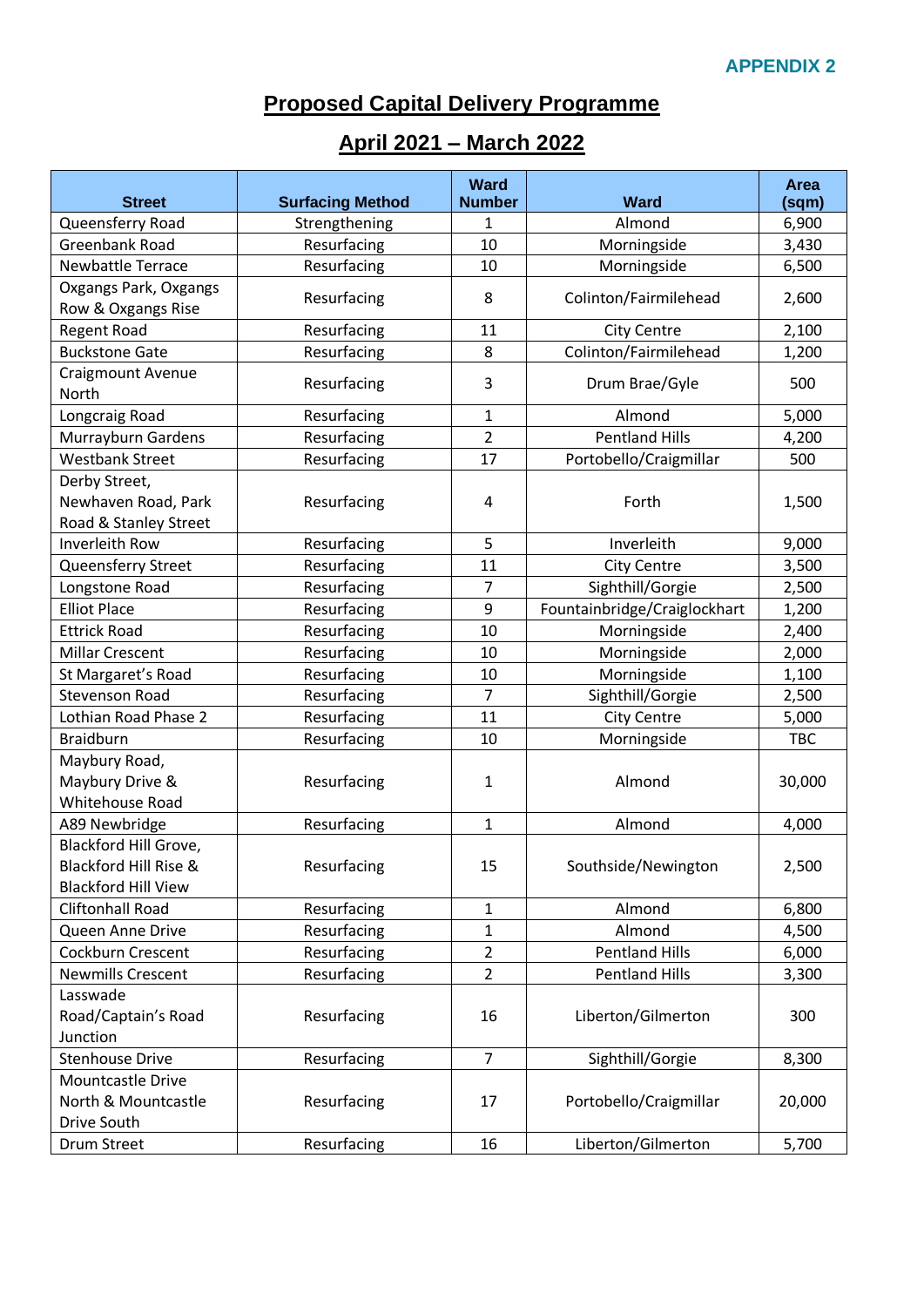|                              |                          | Ward                    |                          | Area  |
|------------------------------|--------------------------|-------------------------|--------------------------|-------|
| <b>Street</b>                | <b>Surfacing Method</b>  | <b>Number</b>           | <b>Ward</b>              | (sqm) |
| Craigleith Crescent          | Resurfacing              | 6                       | Corstorphine/Murrayfield | 7,000 |
| <b>Telford Road</b>          | Resurfacing              | 5                       | Inverleith               | 2,500 |
| <b>Barnton Grove</b>         | Resurfacing              | $\mathbf 1$             | Almond                   | 740   |
| Silverknowes Road &          |                          |                         |                          |       |
| Silverknowes Road East       | Resurfacing              | 1                       | Almond                   | 8,000 |
| (inc. Davidson Mains         |                          |                         |                          |       |
| Roundabout)                  |                          |                         |                          |       |
| <b>Redford Road</b>          | <b>Surface Treatment</b> | 8                       | Colinton/Fairmilehead    | 2,668 |
| Moredun Park Road            | <b>Surface Treatment</b> | 16                      | Liberton/Gilmerton       | 1,967 |
| <b>Guardwell Crescent</b>    | <b>Surface Treatment</b> | 16                      | Liberton/Gilmerton       | 1,406 |
| <b>East Trinity Road</b>     | <b>Surface Treatment</b> | 4                       | Forth                    | 398   |
| Hopetoun Road                | <b>Surface Treatment</b> | $\mathbf{1}$            | Almond                   | 903   |
| Leadervale Road              | Surface Treatment        | 16                      | Liberton/Gilmerton       | 2,556 |
| <b>Barnton Park Drive</b>    | <b>Surface Treatment</b> | $\mathbf{1}$            | Almond                   | 767   |
| <b>Featherhall Terrace</b>   | <b>Surface Treatment</b> | 6                       | Corstorphine/Murrayfield | 1,115 |
| Durham Square                | <b>Surface Treatment</b> | 17                      | Portobello/Craigmillar   | 2,911 |
| <b>Restalrig Square</b>      | <b>Surface Treatment</b> | 14                      | Craigentinny/Duddingston | 1,577 |
| Sighthill Avenue             | <b>Surface Treatment</b> | $\overline{7}$          | Sighthill/Gorgie         | 2,223 |
| <b>Brunstane Road South</b>  | <b>Surface Treatment</b> | 17                      | Portobello/Craigmillar   | 2,067 |
| Crewe Loan                   | <b>Surface Treatment</b> | $\overline{4}$          | Forth                    | 611   |
| <b>Newmains Road</b>         | <b>Surface Treatment</b> | $\mathbf{1}$            | Almond                   | 753   |
| <b>Malleny Avenue</b>        | <b>Surface Treatment</b> | $\overline{2}$          | <b>Pentland Hills</b>    | 327   |
| Almondhill Road              | <b>Surface Treatment</b> | $\mathbf{1}$            | Almond                   | 1,477 |
| <b>Silverknowes Gardens</b>  | <b>Surface Treatment</b> | 1                       | Almond                   | 4,225 |
| Laverockbank Road            | <b>Surface Treatment</b> | $\overline{\mathbf{4}}$ | Forth                    | 2,095 |
| <b>Boswall Green</b>         | <b>Surface Treatment</b> | $\overline{4}$          | Forth                    | 2,819 |
| Old Kirk Road                | <b>Surface Treatment</b> | 6                       | Corstorphine/Murrayfield | 1,143 |
| Saughton Grove               | <b>Surface Treatment</b> | 6                       | Corstorphine/Murrayfield | 1,065 |
| Durham Road                  | <b>Surface Treatment</b> | 17                      | Portobello/Craigmillar   | 1,214 |
| Joppa Station Place          | <b>Surface Treatment</b> | 17                      | Portobello/Craigmillar   | 1,072 |
| St Katharine's Crescent      | <b>Surface Treatment</b> | 16                      | Liberton/Gilmerton       | 2,734 |
| <b>Sighthill View</b>        | <b>Surface Treatment</b> | $\overline{7}$          | Sighthill/Gorgie         | 2,087 |
| <b>Dunsmuir Court</b>        | Surface Treatment        | 6                       | Corstorphine/Murrayfield | 2,961 |
| Saughton Park                | Surface Treatment        | 6                       | Corstorphine/Murrayfield | 1,605 |
| Silverknowes Eastway         | Surface Treatment        | $\mathbf{1}$            | Almond                   | 2,137 |
| Plewlandcroft                | Surface Treatment        | $\mathbf 1$             | Almond                   | 2,158 |
| Gardner's Crescent           | Surface Treatment        | 11                      | <b>City Centre</b>       | 2,315 |
| Langton Road                 | <b>Surface Treatment</b> | 15                      | Southside/Newington      | 1,981 |
| Saughton Crescent            | <b>Surface Treatment</b> | 6                       | Corstorphine/Murrayfield | 2,279 |
| <b>Gracemount Avenue</b>     | Surface Treatment        | 16                      | Liberton/Gilmerton       | 760   |
| <b>Saughton Mains Avenue</b> | Surface Treatment        | 7                       | Sighthill/Gorgie         | 838   |
| Nether Currie Road           | Surface Treatment        | $\overline{2}$          | <b>Pentland Hills</b>    | 2,166 |
| Forth View Crescent          | Surface Treatment        | $\overline{2}$          | <b>Pentland Hills</b>    | 1,782 |
| Saughtonhall Drive           | Surface Treatment        | 6                       | Corstorphine/Murrayfield | 604   |
| <b>Belford Terrace</b>       | <b>Surface Treatment</b> | 5                       | Inverleith               | 383   |
| Potterrow                    | Surface Treatment        | 15                      | Southside/Newington      | 689   |
| <b>Hosie Rigg</b>            | Surface Treatment        | 17                      | Portobello/Craigmillar   | 1,314 |
| <b>Bankhead Broadway</b>     | Surface Treatment        | 7                       | Sighthill/Gorgie         | 1,534 |
| <b>Swanston Avenue</b>       | <b>Surface Treatment</b> | 8                       | Colinton/Fairmilehead    | 1,463 |
| Telferton                    | Surface Treatment        | 14                      | Craigentinny/Duddingston | 1,534 |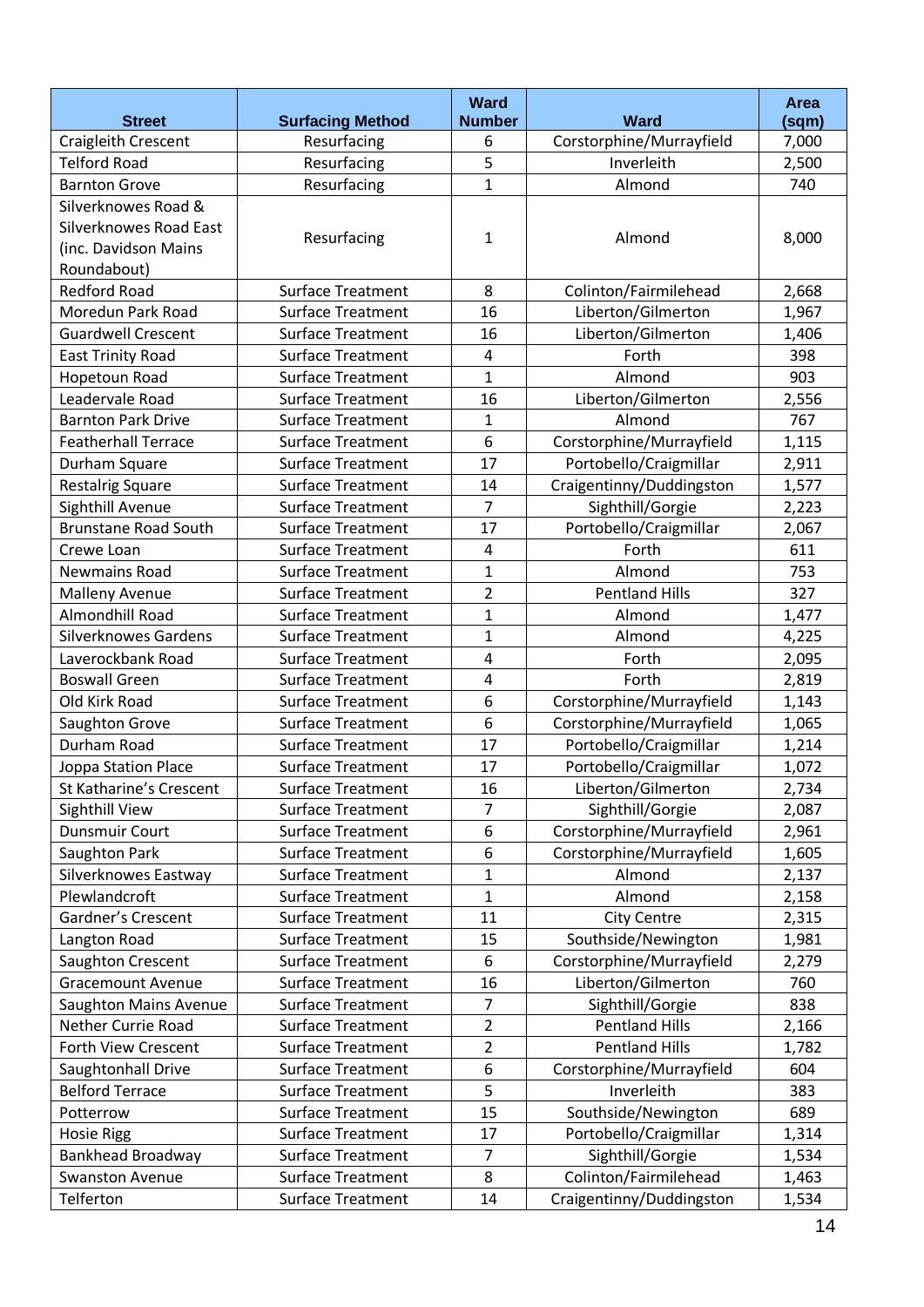### **APPENDIX 2**

|                                                  |                                                      | <b>Ward</b>             | <b>Ward</b>                              | Area  |
|--------------------------------------------------|------------------------------------------------------|-------------------------|------------------------------------------|-------|
| <b>Street</b><br><b>Palmerston Place</b>         | <b>Surfacing Method</b><br><b>Surface Treatment</b>  | <b>Number</b><br>11     |                                          | (sqm) |
|                                                  |                                                      | 11                      | <b>City Centre</b><br><b>City Centre</b> | 2,393 |
| Douglas Gardens<br>New Mart Road                 | <b>Surface Treatment</b><br><b>Surface Treatment</b> | 9                       |                                          | 1,079 |
|                                                  |                                                      | $\overline{7}$          | Fountainbridge/Craiglockhart             | 2,925 |
| <b>Bankhead Loan</b>                             | <b>Surface Treatment</b>                             |                         | Sighthill/Gorgie                         | 1,207 |
| <b>Carron Place</b>                              | <b>Surface Treatment</b>                             | 13                      | Leith                                    | 710   |
| Canmore Street<br><b>Farrer Terrace</b>          | <b>Surface Treatment</b><br><b>Surface Treatment</b> | 1<br>17                 | Almond                                   | 504   |
|                                                  |                                                      |                         | Portobello/Craigmillar                   | 1,740 |
| Gilberstoun                                      | <b>Surface Treatment</b>                             | 17<br>$\overline{7}$    | Portobello/Craigmillar                   | 3,720 |
| <b>Broomhouse Medway</b>                         | <b>Surface Treatment</b>                             |                         | Sighthill/Gorgie                         | 1,711 |
| <b>Station Road, South</b>                       | <b>Surface Treatment</b>                             | 1                       | Almond                                   | 3,000 |
| Queensferry                                      |                                                      |                         |                                          |       |
| <b>Echline Avenue</b><br><b>Rutherford Drive</b> | <b>Surface Treatment</b>                             | $\mathbf{1}$            | Almond                                   | 5,808 |
|                                                  | <b>Footway Surface Treatment</b>                     | 16                      | Liberton/Gilmerton                       | 881   |
| Langton Road                                     | <b>Footway Surface Treatment</b>                     | 15                      | Southside/Newington                      | 1,363 |
| South Gyle Road                                  | <b>Footway Surface Treatment</b>                     | 3                       | Drum Brae/Gyle                           | 694   |
| <b>Clermiston Grove</b>                          | <b>Footway Surface Treatment</b>                     | 3                       | Drum Brae/Gyle                           | 1,119 |
| <b>Baird Grove</b>                               | <b>Footway Surface Treatment</b>                     | 6                       | Corstorphine/Murrayfield                 | 768   |
| Parkgrove Drive                                  | <b>Footway Surface Treatment</b>                     | 3                       | Drum Brae/Gyle                           | 949   |
| Silverknowes Loan                                | <b>Footway Surface Treatment</b>                     | $\mathbf{1}$            | Almond                                   | 448   |
| <b>Comiston View</b>                             | <b>Footway Surface Treatment</b>                     | 8                       | Colinton/Fairmilehead                    | 1,455 |
| Ferry Road/Crewe<br><b>Toll/Boswall Drive</b>    | <b>Footway Surface Treatment</b>                     | 4                       | Forth                                    | 6,113 |
| <b>Bailie Grove</b>                              | <b>Footway Surface Treatment</b>                     | 17                      | Portobello/Craigmillar                   | 376   |
| <b>Pilton Place</b>                              | <b>Footway Surface Treatment</b>                     | $\overline{4}$          | Forth                                    | 885   |
| <b>Priestfield Crescent</b>                      | <b>Footway Surface Treatment</b>                     | 15                      | Southside/Newington                      | 1,083 |
| South Oswald Road                                | <b>Footway Surface Treatment</b>                     | 15                      | Southside/Newington                      | 1,707 |
| <b>Blackford Road</b>                            | <b>Footway Surface Treatment</b>                     | 15                      | Southside/Newington                      | 1,574 |
| Pilton Park Phase 2                              | <b>Footway Surface Treatment</b>                     | $\overline{\mathbf{4}}$ | Forth                                    | 525   |
| <b>Bailie Terrace Phase 2</b>                    | <b>Footway Surface Treatment</b>                     | 17                      | Portobello/Craigmillar                   | 342   |
| Oswald Road                                      | <b>Footway Surface Treatment</b>                     | 15                      | Southside/Newington                      | 523   |
| Dolphin Road                                     | <b>Footway Surface Treatment</b>                     | $\overline{2}$          | <b>Pentland Hills</b>                    | 1,812 |
| <b>Pentland View</b>                             | <b>Footway Surface Treatment</b>                     | $\overline{2}$          | <b>Pentland Hills</b>                    | 775   |
| Woodhall Bank Phase 1                            | <b>Footway Surface Treatment</b>                     | 8                       | Colinton/Fairmilehead                    | 765   |
| <b>Woodhall Bank Phase 2</b>                     | <b>Footway Surface Treatment</b>                     | 8                       | Colinton/Fairmilehead                    | 729   |
| <b>Colinton Mains Road</b>                       | <b>Footway Surface Treatment</b>                     | 8                       | Colinton/Fairmilehead                    | 2,981 |
| <b>Orchard Brae Gardens</b>                      | <b>Footway Surface Treatment</b>                     | 5                       | Inverleith                               | 1,747 |
| Craigleith Drive                                 | <b>Footway Surface Treatment</b>                     | 5                       | Inverleith                               | 875   |
| <b>Crewe Road South</b>                          | <b>Footway Surface Treatment</b>                     | 5                       | Inverleith                               | 2,270 |
| <b>Belford Gardens</b>                           | <b>Footway Surface Treatment</b>                     | 5                       | Inverleith                               | 1,267 |
| <b>Kekewich Avenue</b>                           | <b>Footway Surface Treatment</b>                     | 14                      | Craigentinny/Duddingston                 | 1,722 |
| <b>Mountcastle Gardens</b>                       | <b>Footway Surface Treatment</b>                     | 14                      | Craigentinny/Duddingston                 | 873   |
| <b>Ulster Crescent</b>                           | <b>Footway Surface Treatment</b>                     | 14                      | Craigentinny/Duddingston                 | 950   |
| <b>Swanston Road</b>                             | <b>Footway Surface Treatment</b>                     | 8                       | Colinton/Fairmilehead                    | 378   |
| Orchardhead Road                                 | <b>Footway Surface Treatment</b>                     | 16                      | Liberton/Gilmerton                       | 1,710 |
| <b>Easter Drylaw Grove</b>                       | <b>Footway Surface Treatment</b>                     | 5                       | Inverleith                               | 263   |
| Eva Place                                        | <b>Footway Surface Treatment</b>                     | 15                      | Southside/Newington                      | 278   |
| Lennel Avenue                                    | <b>Footway Surface Treatment</b>                     | 6                       | Corstorphine/Murrayfield                 | 1,022 |
| Longstone Avenue                                 | <b>Footway Surface Treatment</b>                     | 7                       | Sighthill/Gorgie                         | 369   |
| <b>Baird Drive</b>                               | <b>Footway Surface Treatment</b>                     | 6                       | Corstorphine/Murrayfield                 | 2,132 |
| Gardiner Road                                    | <b>Footway Surface Treatment</b>                     | 5                       | Inverleith                               | 1,252 |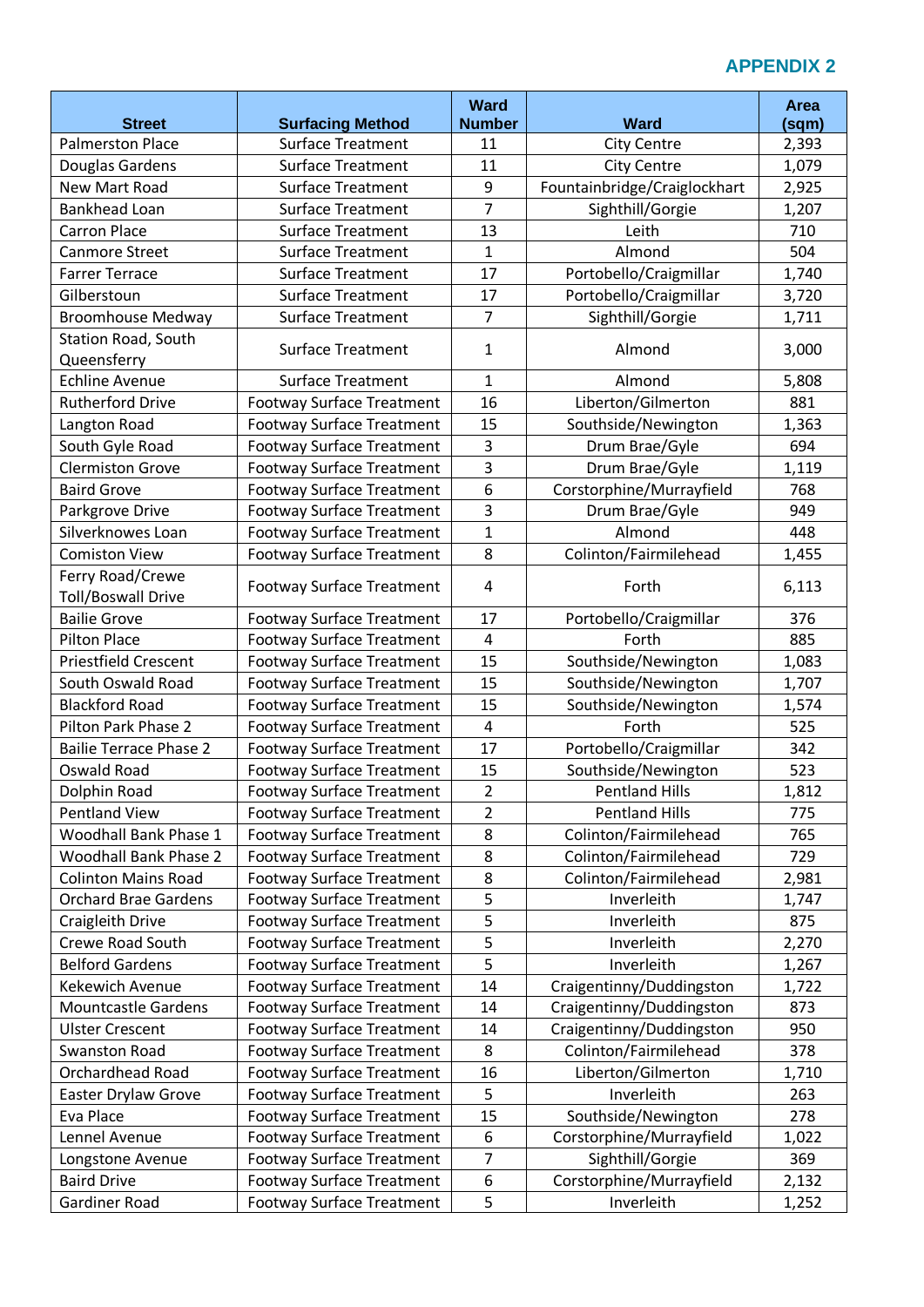| <b>Street</b>                                                 | <b>Surfacing Method</b>          | <b>Ward</b><br><b>Number</b> | <b>Ward</b>                  | Area<br>(sqm) |
|---------------------------------------------------------------|----------------------------------|------------------------------|------------------------------|---------------|
| <b>Drylaw Crescent</b>                                        | <b>Footway Surface Treatment</b> | 5                            | Inverleith                   | 925           |
| Priestfield Road                                              | <b>Footway Surface Treatment</b> | 15                           | Southside/Newington          | 4,220         |
| <b>Glenallan Drive</b>                                        | <b>Footway Surface Treatment</b> | 16                           | Liberton/Gilmerton           | 1,574         |
| <b>Pentland Terrace</b>                                       | <b>Footway Surface Treatment</b> | 8                            | Colinton/Fairmilehead        | 352           |
| Ladysmith Road                                                | <b>Footway Surface Treatment</b> | 15                           | Southside/Newington          | 1,028         |
| Pilton Drive Phase 2                                          | <b>Footway Surface Treatment</b> | $\overline{\mathbf{4}}$      | Forth                        | 3,057         |
| <b>Ryehill Gardens</b>                                        | <b>Footway Reconstruction</b>    | 13                           | Leith                        | <b>TBC</b>    |
| <b>Buckstone Gate</b>                                         | <b>Footway Reconstruction</b>    | 8                            | Colinton/Fairmilehead        | <b>TBC</b>    |
| Queensferry Road                                              | <b>Footway Reconstruction</b>    | 1                            | Almond                       | <b>TBC</b>    |
| <b>Westbank Street</b>                                        | <b>Footway Reconstruction</b>    | 17                           | Portobello/Craigmillar       | <b>TBC</b>    |
| <b>Ashley Terrace</b>                                         | <b>Footway Reconstruction</b>    | 9                            | Fountainbridge/Craiglockhart | <b>TBC</b>    |
| <b>Learmonth Gardens</b>                                      | <b>Footway Reconstruction</b>    | 5                            | Inverleith                   | <b>TBC</b>    |
| New Mart Road                                                 | <b>Footway Reconstruction</b>    | 9                            | Fountainbridge/Craiglockhart | <b>TBC</b>    |
| <b>Stewart Terrace</b>                                        | <b>Footway Reconstruction</b>    | $\mathbf{1}$                 | Almond                       | <b>TBC</b>    |
| <b>Watson Crescent</b>                                        | <b>Footway Reconstruction</b>    | 9                            | Fountainbridge/Craiglockhart | <b>TBC</b>    |
| Derby Street,<br>Newhaven Road, Park<br>Road & Stanley Street | <b>Footway Reconstruction</b>    | 4                            | Forth                        | <b>TBC</b>    |
| <b>Colinton Mains Road</b>                                    | <b>Footway Reconstruction</b>    | 8                            | Colinton/Fairmilehead        | <b>TBC</b>    |
| Westside Plaza                                                | <b>Footway Reconstruction</b>    | $\overline{2}$               | <b>Pentland Hills</b>        | <b>TBC</b>    |
| Warriston Drive &<br><b>Warriston Terrace</b>                 | <b>Footway Reconstruction</b>    | 5                            | Inverleith                   | <b>TBC</b>    |
| <b>High Street</b>                                            | Carriageway Setts                | 11                           | <b>City Centre</b>           | 900           |
| High Street, South<br>Queensferry                             | Carriageway Setts                | 1                            | Almond                       | 400           |